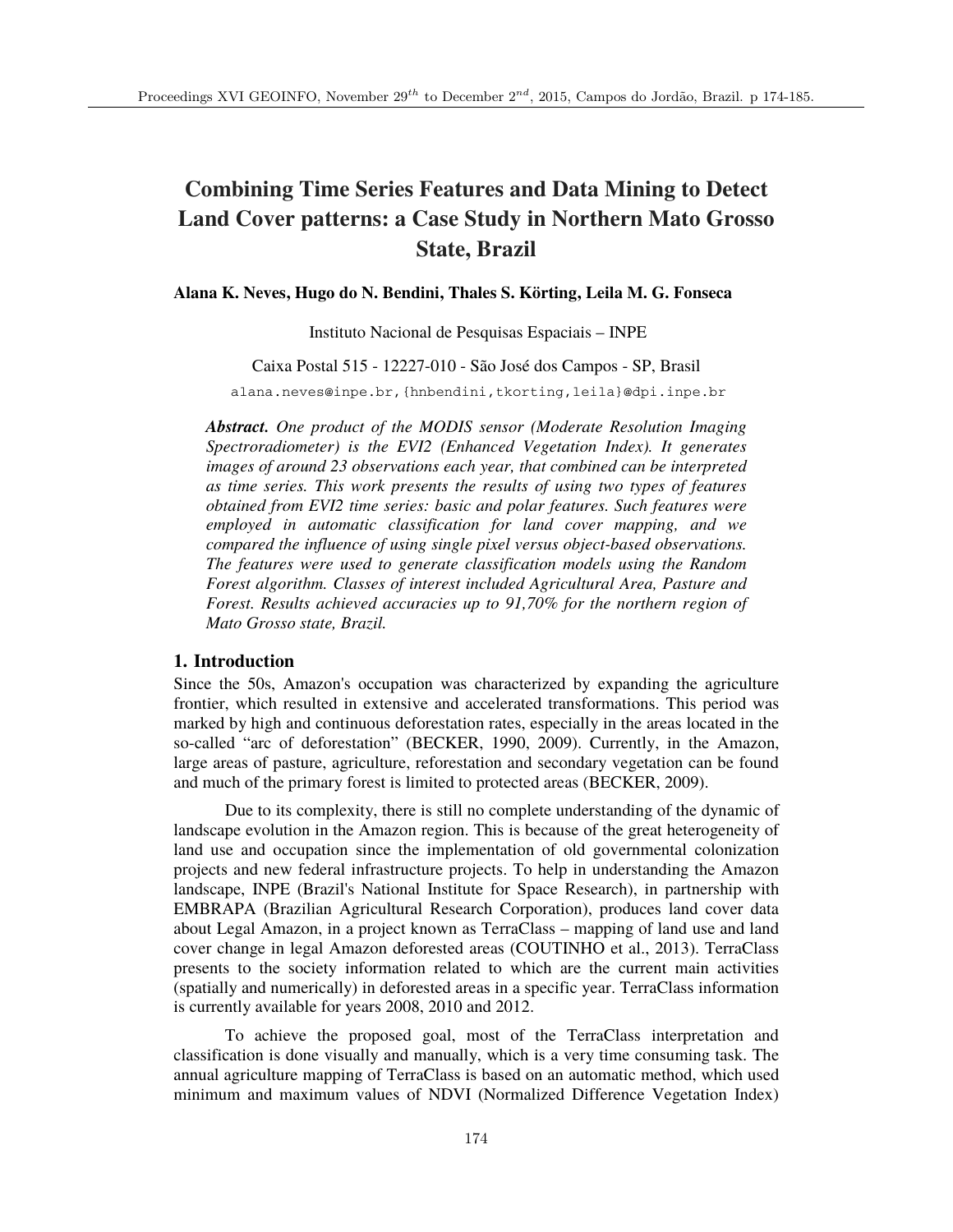time series. In agricultural areas, vegetation indices present low values in the beginning of agricultural cycle and high values in vegetation peaks. The difference between these two moments above a certain limit corresponds to agriculture pattern (ADAMI et al., 2015). Although there are some efforts to automate its methodology, there is still space to study more adequate data and methods to improve automatic classification results.

Since the 70s, acquisition data through remote sensing is a practice of increasingly importance and, more and more, is becoming fundamental in the knowledge of Earth's phenomena. Interpreting these phenomena only by *in situ* observations would require such an amount of resources (human, time and money).

Remote sensors, like MODIS (Moderate Resolution Imaging Spectroradiometer), have been responsible for systematically collect images of Earth, which can be converted into image time series (VUOLO, 2012). MODIS products include vegetation indices, capable of providing spatial and temporal comparisons of global vegetation conditions. The well-known vegetation indices available are the NDVI and the EVI2 (Enhanced Vegetation Index). NDVI is more sensitive to the presence of pigments such as chlorophyll, while EVI2 is related to changes in canopy structure, such as Leaf Area Index (LAI), vegetation type and vegetation physiognomy (HUETE et al., 2002). For this reason, the study of EVI2 time series also allows to obtain information about soil cover.

One of the techniques used to manipulate large amount of observations present in a time series is data mining. Data mining consists of a supporting tool, through the discovering of correlations, patterns and trends in data, combining technologies of pattern recognition, mathematics and statistics (LAROSE, 2014). Such techniques have already been employed in remote sensing, combining data mining techniques and vegetation indices time series.

Costa et al. (2015) used EVI data to differentiate pasture and native grassland in the Brazilian biome named Cerrado, comparing Support Vector Machine, Multilayer Perceptron and Autoencoder algorithms. Others efforts to classify land cover in Amazon include the use of Naïve Bayes, Nearest Neighbor and Optimum Path Forest algorithms (NOMA et al., 2013; BARBOSA ET AL., 2015). Random Forest algorithm is not so usual in remote sensing applications, but it is a powerful machine learning and it as expanding its applicability in land studies by remote sensing (RODRIGUEZ-GALIANO et al., 2012), even using vegetation indices data (NITZE et al., 2015) for image acquisition optimization for land cover classification.

Time series can be related to land patterns using feature extraction (GALFORD et al., 2008). There are several types of features, such as basic and polar features (KÖRTING, 2012), that can be combined to assist in classification models. Thus, this work aims to generate classification models to detect land cover testing different time series features, in a test area in northern Mato Grosso state, Brazil, which belongs to the arc of deforestation.

## **2. Methodology**

In Figure 1 we present a flowchart of the employed methodology, which will be better explained as follows.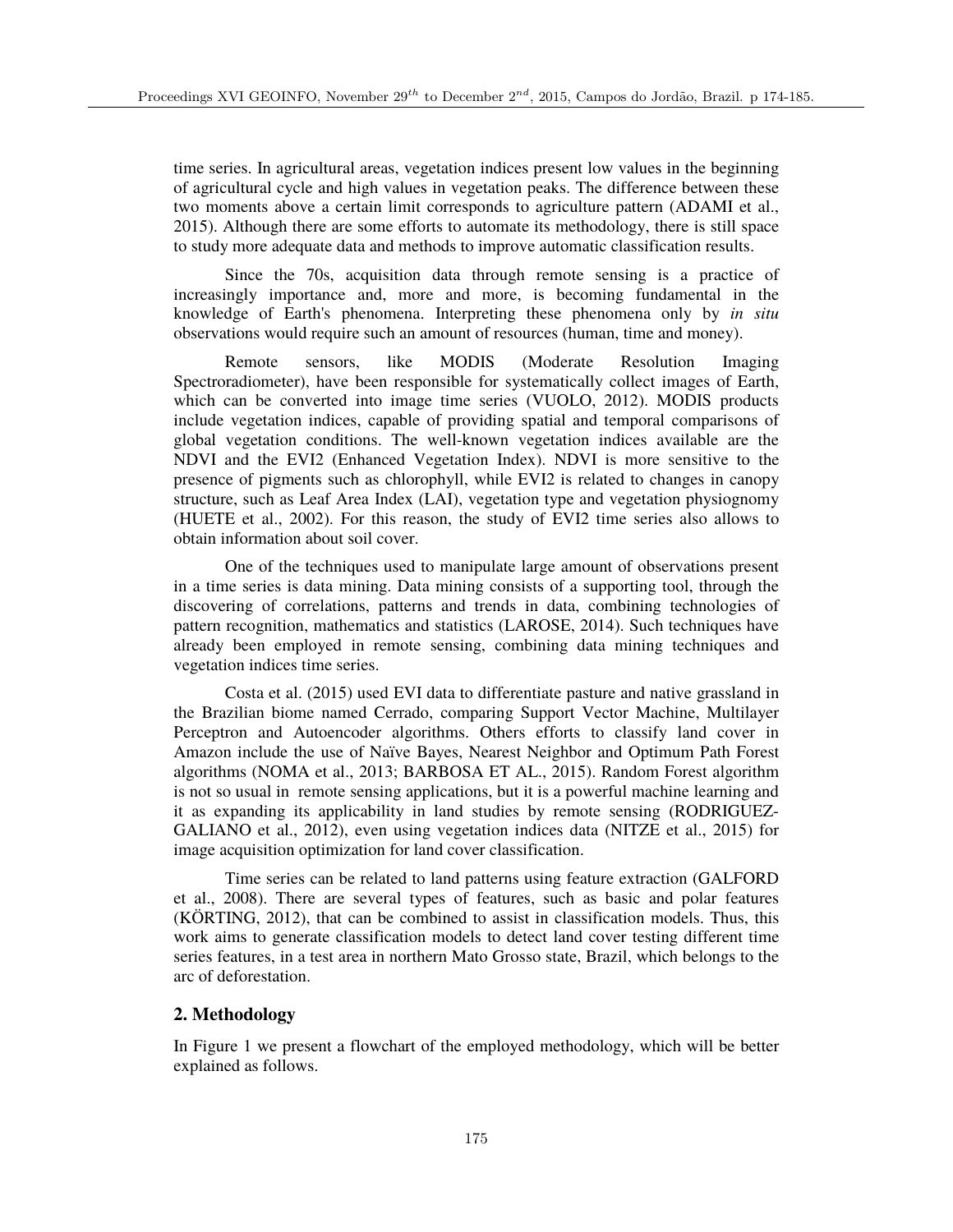

**Figure 1. Methodology flowchart**

# **2.1. Study Area**

The study area (Figure 2) chosen for this work is the path-row 227-068 of TM sensor Landsat 5 satellite. The scene is located in the northern Mato Grosso (MT), Brazil and covers part of eight municipalities: Juara, Nova Canaã do Norte, Itaúba, Tabaporã, Porto dos Gauchos, Itanhangá, Ipiranga do Norte and Sinop. The scene belongs to the agriculture frontier in the arc of deforestation. MT is one of the three Brazilian states with the largest deforested area in the Amazon (MARGULIS, 2003).



**Figure** *2***. Study area: TM sensor (Landsat 5) path-row 227-068.**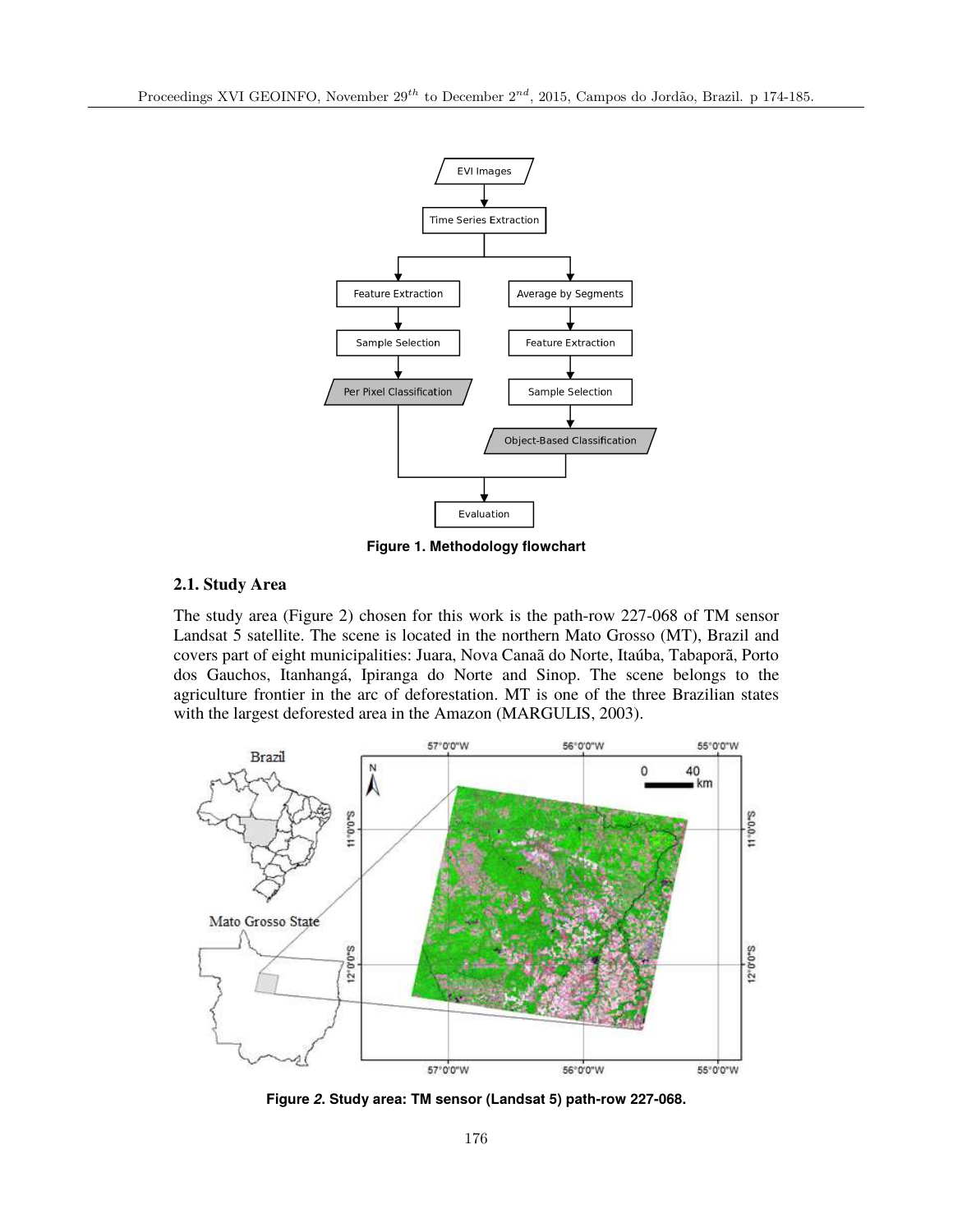## **2.2 Time Series Extraction**

The data used in our experiments was obtained from the modified 2-band EVI2 (Equation 1) from the product MOD13Q1 of MODIS sensor, with spatial resolution of 250 meters and temporal resolution of 16 days (SOLANO et al., 2010).

$$
EVI2 = 2.5 \frac{\rho_{NIR} - \rho_{Red}}{1 + \rho_{NIR} + \rho_{Red}} \tag{1}
$$

where  $\rho_{NIR}$  is the Near Infra-red reflectance and  $\rho_{\text{Red}}$  is the reflectance of the red band.

Because of its temporal resolution, EVI2 generates cycles of around 23 observations each year, that combined can be interpreted as time series. The 46 (23 for 2008 and 23 for 2010) EVI2 images were downloaded from http://earthexplorer.usgs.gov/. For each year, images were ordered by time (Figure 3) and time series were composed for each pixel.



**Figure 3. Per-pixel feature extraction and time series composition (Adapted from Eklundh & Jönsson, 2012).** 

#### **2.3. Feature Extraction**

Two approaches were used: per pixel, where each pixel has its respective time series, and object-based. Using objects means that the imagery was partitioned into homogeneous regions, so spatial, spectral and temporal characteristics can be included in the analysis (HAY & CASTILLA, 2006). In this work, objects from TerraClass were used to group pixels with similar behavior and their time series were represented by the average of all-time series of pixels present in each object. Since TerraClass information is available for years 2008 and 2010 (also 2012), we used time series from the years 2008 and 2010 in our analysis.

With temporal resolution of 16 days and spatial resolution of 250 m, EVI2 data from MODIS generates cycles of around 23 observations each year, that combined can be interpreted as time series. Several features can be extracted from each time series. In this work, two groups of features were extracted, according to the methodology proposed by Körting (2012): the so called basic and polar features. Basic features includes statistical measures such as mean, standard deviation, minimum and maximum values of the curve (Figure 4).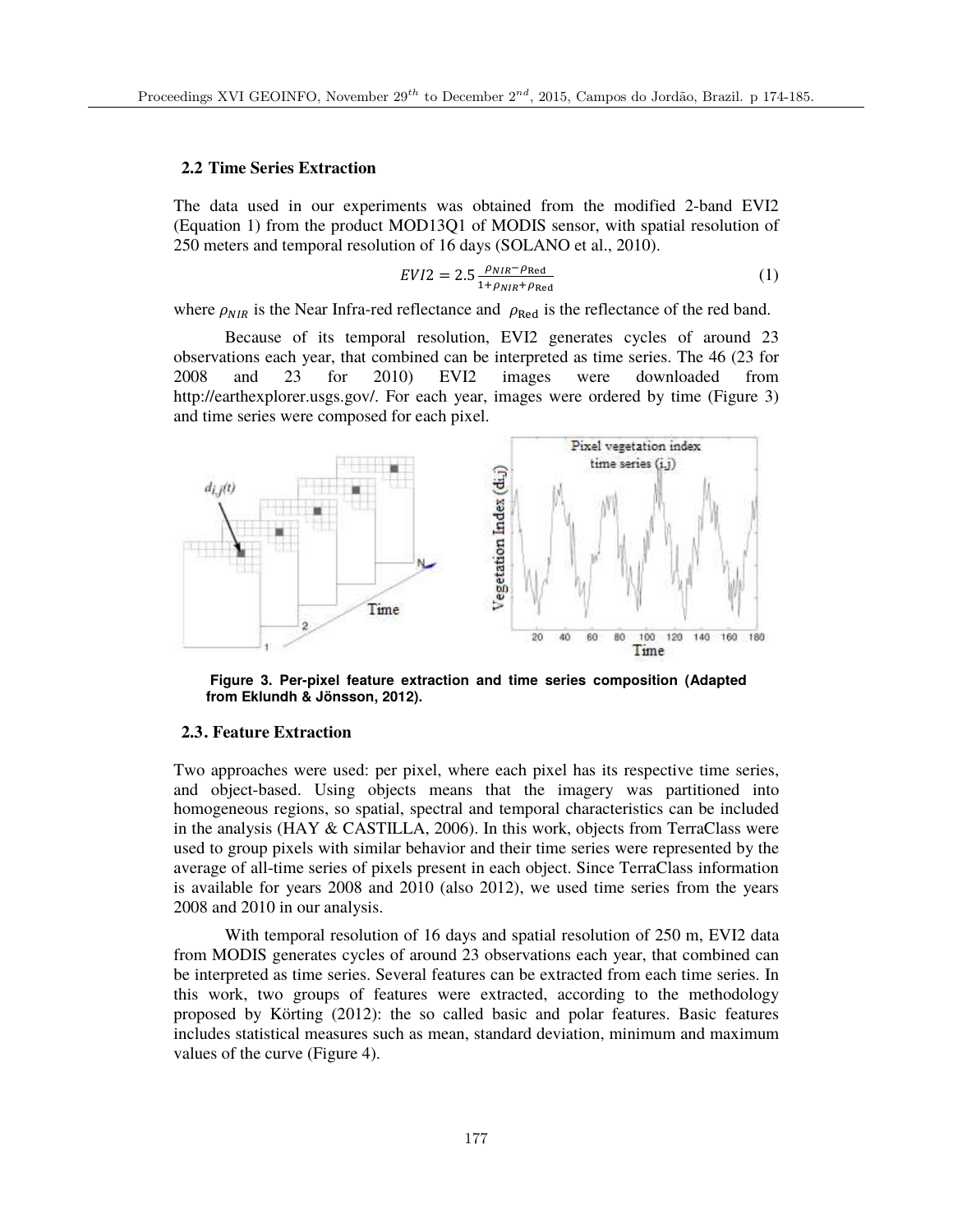

**Figure 4. Example of basic features representation.**

Many natural phenomena can be represented by cyclical patterns, such as agriculture. Cycles can be characterized by rise and fall oscillations in series. To support the cycles visualization, a way of plotting was proposed, adapted from Edsall et al. (1997), where each cycle value is projected in angles in the interval  $[0,2\pi]$  (Figure 3) (KÖRTING, 2012). This projection generates an object with a closed contour, whose properties can represent some specific behavior of the original time series.



**Figure 5. Example of a cycle in a time series. On left, one time series example. On the right, its polar representation according to Körting (2012).** 

From the polar visualization of these objects, several features can be generated such as eccentricity, angle of orientation, area per season and others. Both basic and polar features are described in the Table below.

| <b>Name</b>     | <b>Description</b>                                   |                | <b>Type Range</b> |
|-----------------|------------------------------------------------------|----------------|-------------------|
| Amplitude       | The difference between the cycle's maximum and       | Basic $[0, 1]$ |                   |
|                 | minimum values. A small amplitude means a stable     |                |                   |
|                 | cycle.                                               |                |                   |
| Area            | Area of the closed shape. A higher value indicates a | Polar          |                   |
|                 | cycle with high EVI values.                          |                |                   |
| Area per Season | Partial area of the closed shape, proportional to a  | Polar          |                   |
|                 | specific quadrant of the polar representation. High  |                |                   |
|                 | value in the summer season can be related to the     |                |                   |

**Table 1. Description of basic and polar features from time series.**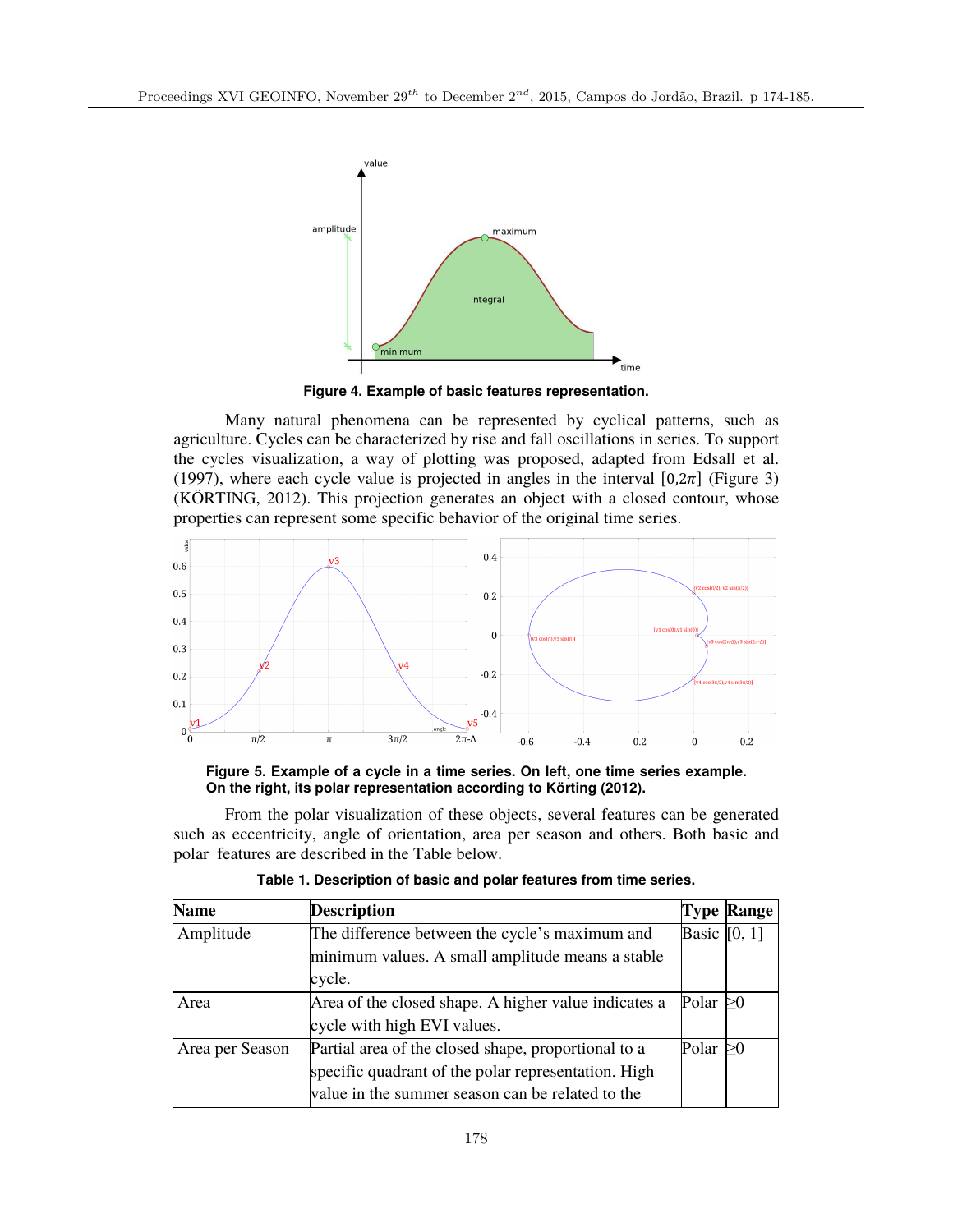|                 | phenological development of a cropland.                                                       |                |                 |
|-----------------|-----------------------------------------------------------------------------------------------|----------------|-----------------|
| Circle          | Returns values close to 1 when the shape is more                                              | Polar $[0, 1]$ |                 |
|                 | similar to a circle. In the polar visualization, a circle                                     |                |                 |
|                 | means a constant feature.                                                                     |                |                 |
|                 | Cycle's maximum Relates the overall productivity and biomass, but it is $\beta$ asic $[0, 1]$ |                |                 |
|                 | sensitive to false highs and noise.                                                           |                |                 |
| Cycle's mean    | Average value of the curve along one cycle.                                                   | Basic $[0, 1]$ |                 |
| Cycle's minimum | Minimum value of the curve along one cycle.                                                   | Basic [0, 1]   |                 |
| Cycle's std     | Standard deviation of the cycle's values.                                                     | Basic $\geq 0$ |                 |
| Cycle's sum     | When using vegetation indices, the sum of values                                              | Basic $\geq 0$ |                 |
|                 | over a cycle means the annual production of                                                   |                |                 |
|                 | vegetation.                                                                                   |                |                 |
| Eccentricity    | Return values close to 0 if the shape is a circle and 1                                       | Basic $[0,1]$  |                 |
|                 | if the shape is similar to a line.                                                            |                |                 |
| First slope     | It indicates when the cycle presents some abrupt                                              |                | Basic $[-1, 1]$ |
| maximum         | change in the curve. The slope between two values                                             |                |                 |
|                 | relates the fastness of the greening up or the                                                |                |                 |
|                 | senescence phases.                                                                            |                |                 |
| Gyration radius | Equals the average distance between each point                                                | Polar $\geq 0$ |                 |
|                 | inside the shape and the shape's centroid. Smaller                                            |                |                 |
|                 | values stand for shapes similar to a circle.                                                  |                |                 |
| Polar balance   | The standard deviation of the areas per season,                                               | Polar $\geq 0$ |                 |
|                 | considering the 4 seasons. Small value point to                                               |                |                 |
|                 | constant cycles, e.g. the EVI of water (with a small                                          |                |                 |
|                 | Area), or forest (with a medium Area).                                                        |                |                 |

## **2.4. Samples Selection, Classification and Evaluation**

After the feature extraction, the automatic classification was made on software WEKA 3.6 (HALL et al., 2009). We used the Random Forest algorithm, which creates a set of decision trees used to classify the full data set. The use of this algorithm in remote sensing applications is relatively new, but it has proven to be powerful in land-cover classification (RODRIGUEZ-GALIANO et al., 2012). The number of decision trees to be used is defined by the domain's expert. In our experiments we defined this parameter empirically, based on the accuracy of results and the time needed (computational cost) to classify all data. Models were built using training samples from the year 2008 and reevaluated in 2010. To evaluate the classification accuracy in 2008, we divided the samples in two subsets. 66% of the data was used for training and 34% was used for testing. Three interest classes were discriminated: Forest, Pasture and Agriculture.

In the Random Forest algorithm, data are partitioned randomly in many subsets by the Bootstrap technique (resampling with replacement), in which some records may appear several times in the same subset while others do not appear even once. Each subset generates a decision tree and all the decision trees have a vote with a certain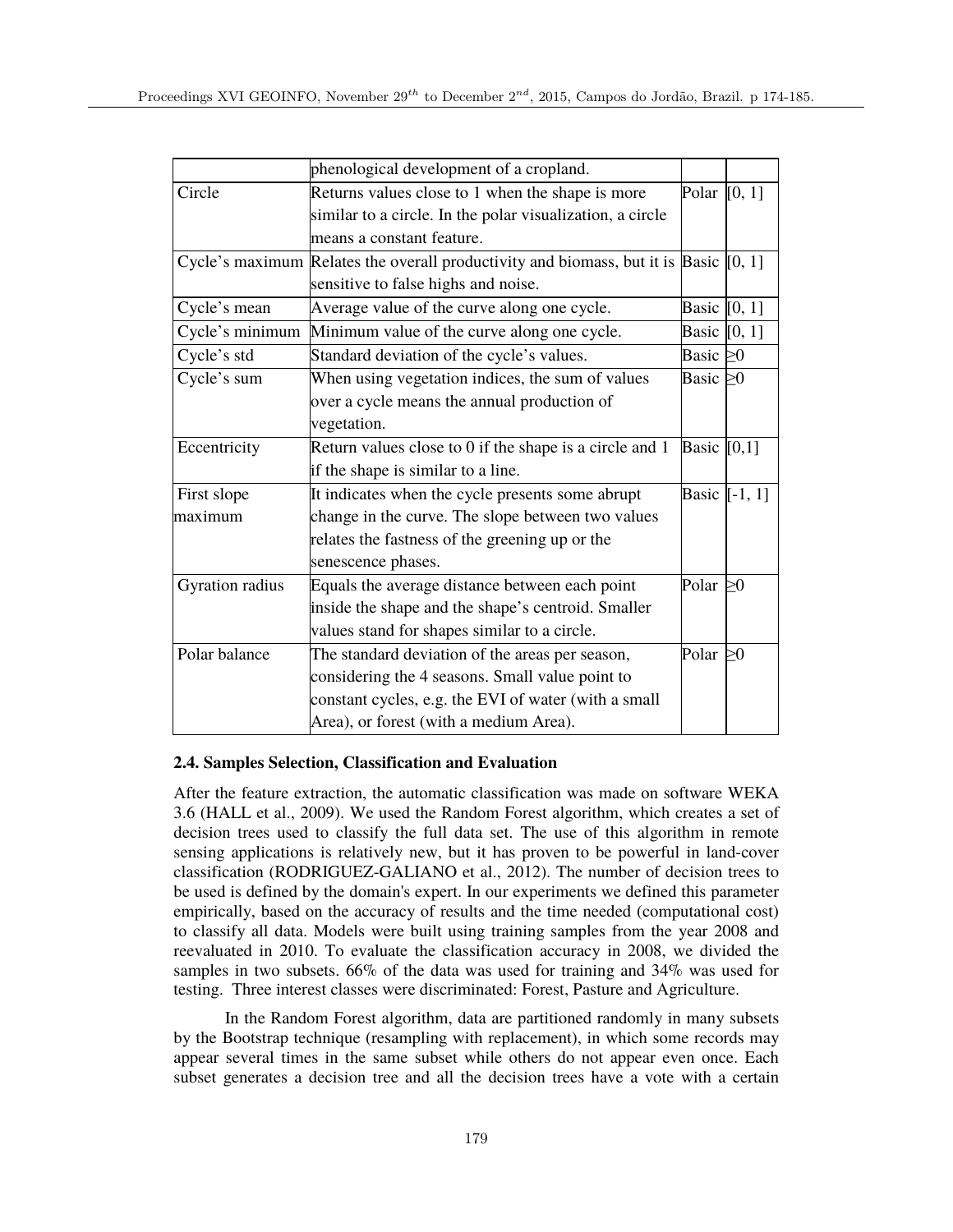weight to contribute in the decision about the class that will be assigned to the object (HAN et al., 2011).

We also tested different combination of features:

- Time Series, Basic Features and Polar Features;
- Basic and Polar Features;
- Time Series and Basic Features;
- Time Series and Polar Features:
- Only Time Series;
- Only Basic Features;
- Only Polar Features.

The classification generated by TerraClass is based on the interpretation of Landsat TM scenes, therefore objects from TerraClass were produced at the scale of 30m, differently from our input data from MODIS, whose spatial resolution is 250m. Land cover patterns from TerraClass include Annual Agriculture, Clean Pasture, Dirty Pasture, Forest, Urban Area, Mining, Occupation Mosaic, Regeneration with Pasture, Reforestation, Non Forest, Hydrography and Secondary Vegetation. Since there are different types of pasture, and also other classes which are unable to be recognized in MODIS spatial resolution, it was necessary to made some masking and a reclassification, where "Clean Pasture" and "Dirty Pasture" became a single class named Pasture. At Table 2, the reclassification made in TerraClass data to facilitate the comparison with the automatic classification. Those classes included in "Others" were not analyzed in the automatic classification, therefore their pixels were masked. Then it was considered that the image is composed only by the three targets of interest.

| <b>TerraClass</b>                | <b>Reclassification</b> |  |
|----------------------------------|-------------------------|--|
| Annual Agriculture               | Agriculture             |  |
| Clean Pasture                    | Pasture                 |  |
| <b>Dirty Pasture</b>             |                         |  |
| Forest                           | Forest                  |  |
| Urban Area                       |                         |  |
| Mining                           |                         |  |
| <b>Occupation Mosaic</b>         |                         |  |
| <b>Regeneration with Pasture</b> | <b>Others</b>           |  |
| Reforestation                    |                         |  |
| Non Forest                       |                         |  |
| Hydrography                      |                         |  |
| <b>Secondary Vegetation</b>      |                         |  |

**Table 2. Reclassification of TerraClass data for validation**

To test the model accuracy, we used evaluation and performance measures. As an evaluation measure of classification, one Error Matrix per year was generated for each approach.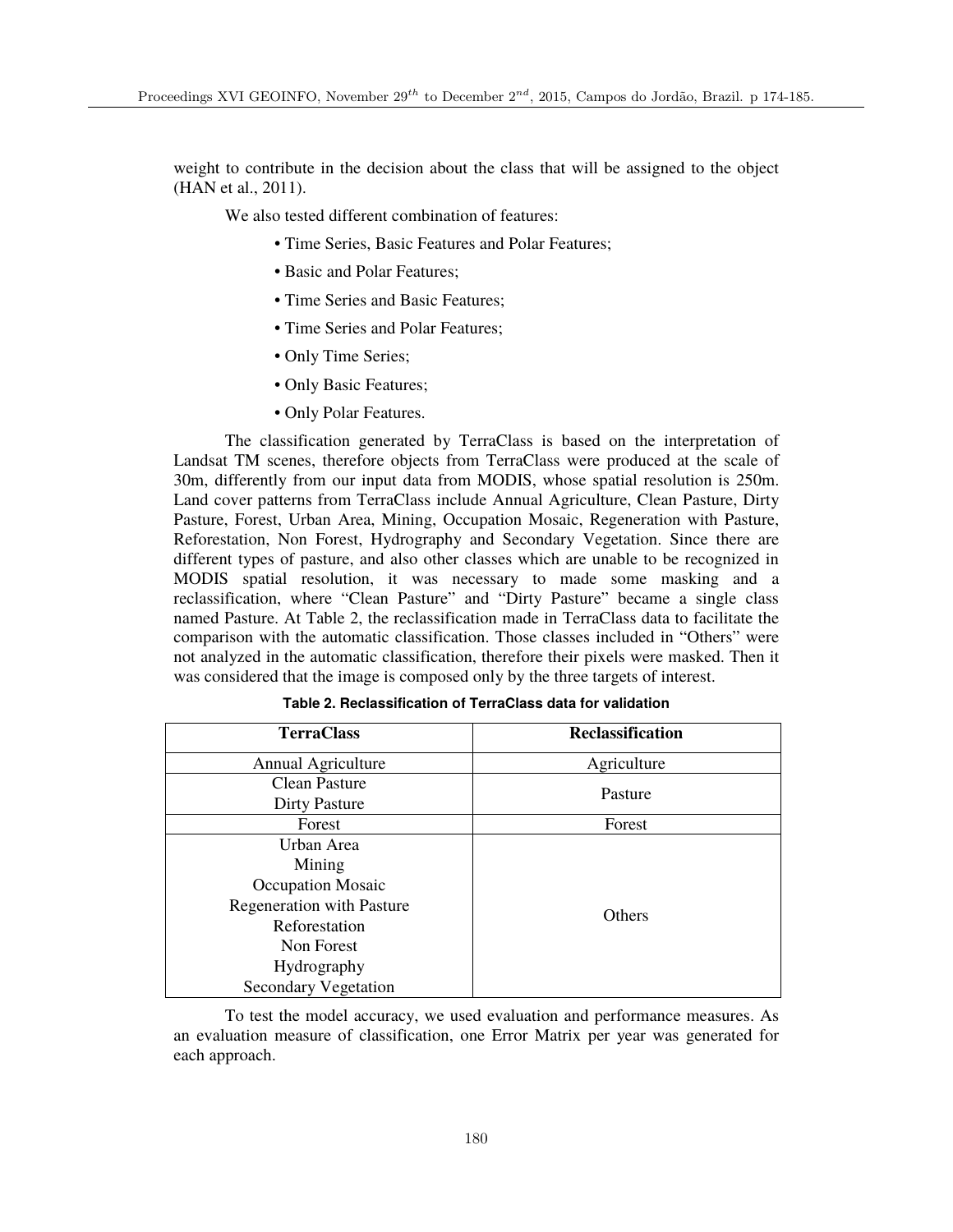## **3. Results and Discussion**

The behavior of EVI2 time series in the study area can be seen in Figure 6, by pixel and object-based approach. These curves were generated with the mean of all the pixels or object time series for each class. High EVI2 values are observed on the periods between January and April, as well between October and December. This behavior reflects what is expected for the vegetation on this region, according to the annual seasonality, decreasing in greenness through the dry season and increasing during the rainy season, with an annual mean of 0.46 EVI2 and a maximum around 0.6 EVI2. The agriculture system had a more complex behavior, showing peaks next to 0.7 EVI2 between December – January, and March – April, and higher standard deviation  $(0,2)$ . Similar values were found by Galford et al. (2008) in a study for detect croplands in Mato Grosso using time series wavelet analysis. In the Figure 6a we can see a more constant behavior in forest, around 0.5 EVI2, while in Figure 6b we observe that the forest mean temporal behavior was similar to pasture.



**Figure 6. (a) EVI2 time series of both target by pixel based, with 65897, 219069 and 100335 for pasture, forest and agriculture respectively. (b) EVI2 time series of both target by object based approach, using 1685 segments for pasture, 1402 for forest and 492 for agriculture.** 

In our first experiment, resumed in Table 3, we tuned the Random Forest algorithm, by finding the best number of decision trees to be used. These performances were observed utilizing the full data (time series, polar and basic features) for the year 2008. The accuracy had little increase (less than  $1\%$ ) while increasing the Number of Trees, and the Time to Build the Model almost doubled when compared to the previous. Thus, such little improvement in classification associated with the higher computational cost do not justify the use of more trees in the model. Therefore, it was chosen the number of 20 decision trees in all models used in the next results.

| <b>Number of Trees</b>                        | 10     | 20      | 50      | 100     |
|-----------------------------------------------|--------|---------|---------|---------|
| Correctly Classified Instances $(\%)$   90,97 |        | 91,3526 | 91,6056 | 91,6321 |
| <b>Time to Build Model (seconds)</b>          | 257,73 | 482.14  | 1182,94 | 1941.07 |

**Table 3. Number of Trees and Performance Comparison**

Similarly to the obtained accuracies from Sato et al. (2013), the algorithm of Random Forest was satisfactory to distinguish patterns of land cover, although these authors have only used one Landsat image with four remote sensing products: MLME (Linear Spectral Mixture Model), NDVI (Normalized Difference Vegetation Index), NDWI (Normalized Water Index) and SAVI (Soil-Adjusted Vegetation Index).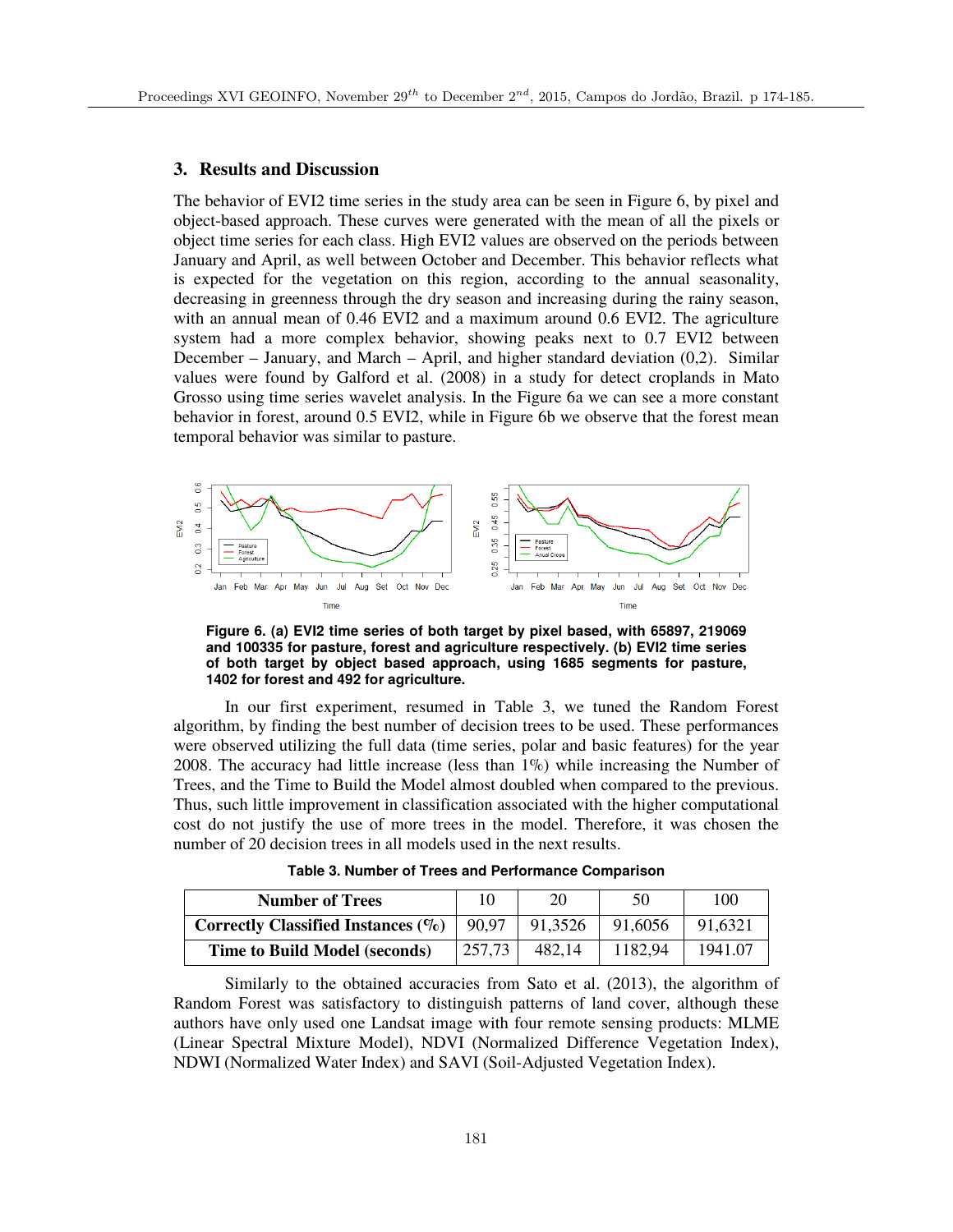The results of the second experiment are resumed in Table 4. The percentage of correctly classified instances for each approach shows that, in the situation studied in this work, both basic and polar features were efficient in distinguish Agriculture, Pasture and Forest, although using only the time series produced a better result (91,70%). All seven approaches obtained accuracies near 90%. Usually, the hit rate is higher in 2008, because the model was built in this year.

|                                                                           | <b>Per Pixel</b> |       | <b>Object-Based</b> |       |  |
|---------------------------------------------------------------------------|------------------|-------|---------------------|-------|--|
|                                                                           | 2008             | 2010  | 2008                | 2010  |  |
| <b>Time Series, Basic</b><br><b>Features and Polar</b><br><b>Features</b> | 91,35            | 88,39 | 72,62               | 56,82 |  |
| <b>Basic and Polar</b><br><b>Features</b>                                 | 89,52            | 87,52 | 69,72               | 58,21 |  |
| <b>Time Series and</b><br><b>Basic Features</b>                           | 91,43            | 88,34 | 72,62               | 57,37 |  |
| <b>Time Series and</b><br><b>Polar Features</b>                           | 91,39            | 88,06 | 72,56               | 57,82 |  |
| <b>Only Time Series</b>                                                   | 91,70            | 88,09 | 72,31               | 54,22 |  |
| <b>Only Basic Features</b>                                                | 89,38            | 87,00 | 69,65               | 57,14 |  |
| <b>Only Polar Features</b>                                                | 84,84            | 83,33 | 64,96               | 53,77 |  |

**Table 4. Correctly Classified Instances (%) for each approach**

Another important aspect is the fact that classification per pixel resulted in better accuracies (around  $90\%$ ) than object based classification (around  $60\%$ ). In Figure 7, the reference data from TerraClass and our result using automatic classification (only time series) can be compared.



**Figure 7. Comparation between Automatic Classification 2010 and its reference, TerraClass 2010. Elements of class 'Others' were not classified.**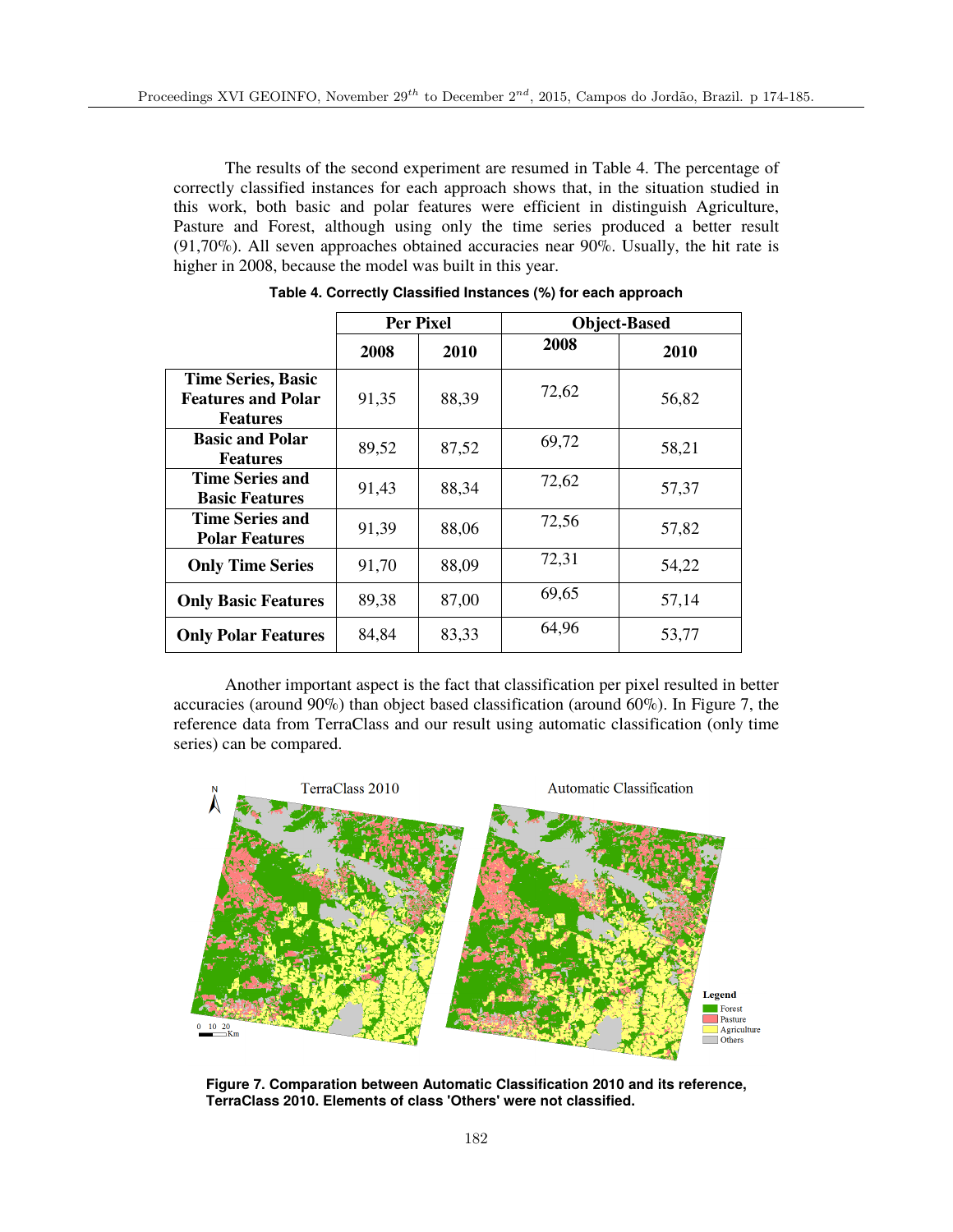To have a more specific analysis for each class of interest, at Table 5 each class is represented and values are referring to the average of the seven approaches. As noticed before, in general the classification per pixel had a better performance, however when we observe the class Pasture, it shows that object based approaches increased correctly classified instances, which means that including spatial parameter in analyzes should improve its identification.

|                    | Per pixel |       | Object-based |       |  |
|--------------------|-----------|-------|--------------|-------|--|
|                    | 2008      | 2010  | 2008         | 2010  |  |
| Forest             | 95.82     | 92.81 | 37.65        | 20.75 |  |
| <b>Pasture</b>     | 75.43     | 74.4  | 88.14        | 92.09 |  |
| <b>Agriculture</b> | 85.99     | 83.52 | 46.79        | 36.38 |  |

**Table 5. Correctly classified instances (%) for each interest class.**

Despite the well-known good performance of object based classifications, in this case Forest and Agriculture had a better identification behavior when pixels time series were analyzed separately. According to Seyler, (2002), Pasture is a difficult class to be identified by only satellite sensor data. Because of the great quantity of mixed elements in its composition, like grass, trees, bush and others, it was harder to characterize it only by its behavior in time series.

## **4. Conclusions**

Both basic and polar features from time series were satisfactory for the identification of the three interest classes. Forest and Agriculture classification had a great performance when using per pixel strategy, while Pasture was better differentiated when the object based approach were used. Random Forest algorithm showed to be robust enough to make a good separation between EVI2 patterns.

Although the automatic classification produced similar results to TerraClass data, it was inappropriate to make comparisons between mapped area for each approach because of the different spatial resolutions.

In future works, it is intended to analyze new interest classes and test results of segmentations that can include temporality of time series.

## **5. Bibliography**

- ADAMI, M; GOMES, A. R.; COUTINHO, A. C.; ESQUERDO, J. C. D. M.; VENTURIERI, A. Dinâmica de uso e cobertura da terra no estado do Pará entre os anos de 2008 a 2012. XVII Simpósio Brasileiro de Sensoriamento Remoto, 2015. **Anais...** João Pessoa, PB, 2015.
- BARBOSA, D. P.; NOMA, A.; KÖRTING, T. S.; FONSECA, L. M. G. Um estudo experimental com classificadores baseados em regiões e perfis EVI. XVII Simpósio Brasileiro de Sensoriamento Remoto, 2015. **Anais...** João Pessoa, PB, 2015.
- BECKER, B. K. Amazônia. **Série Princípios***.* São Paulo: Ática, 1990. 92p.
- BECKER, B. K. Amazônia: Geopolítica na virada do III milênio. Rio de Janeiro: Garamond, 2009. 172p.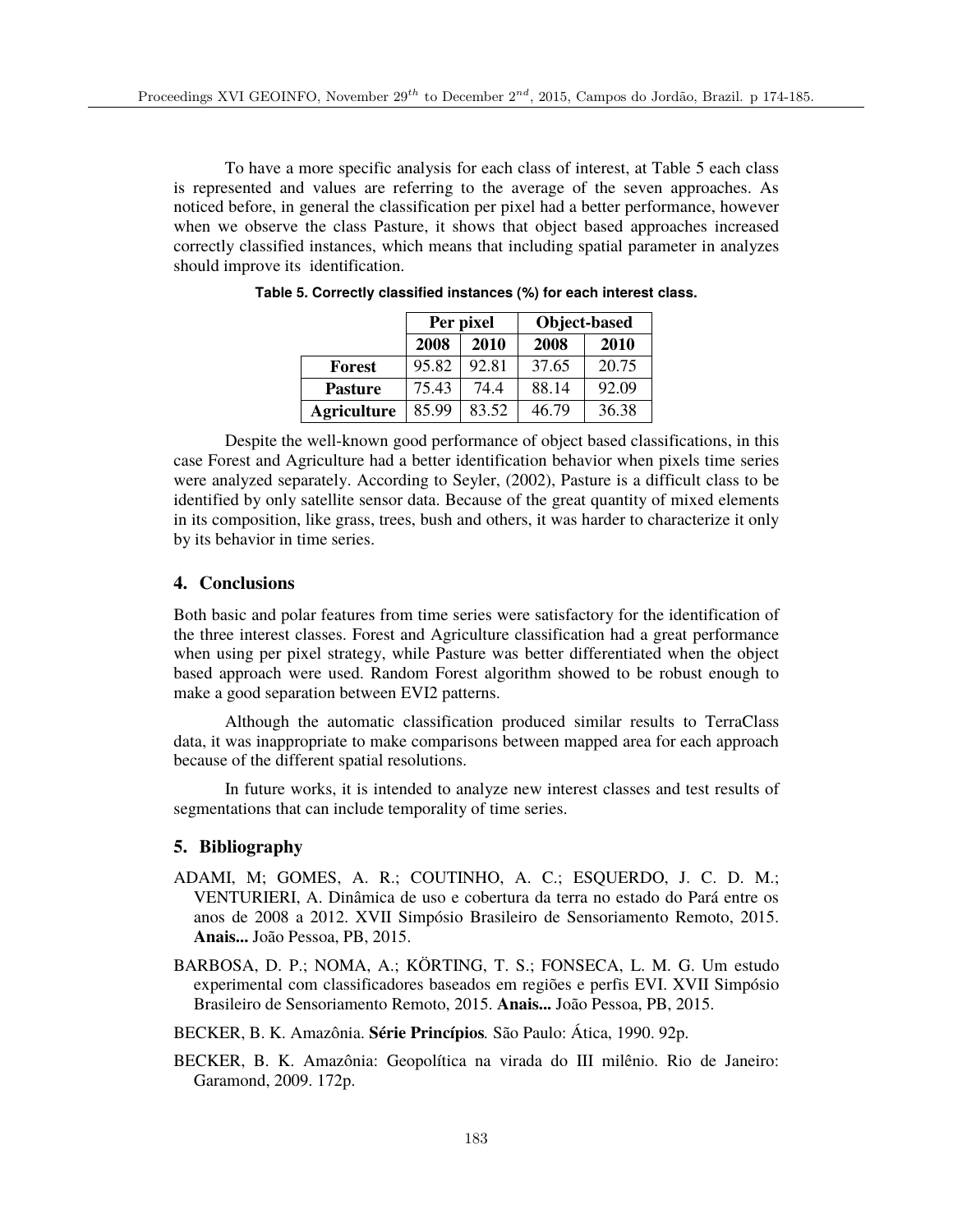- COUTINHO, A. C.; ALMEIDA, C.; VENTURIERI, A.; ESQUERDO, J. C. D. M.; SILVA, M. **Projeto TerraClass: Uso e cobertura da terra nas áreas desflorestadas na Amazônia Legal**. Brasília, DF: Embrapa; Belém: INPE, 2013.
- COSTA, W.; FONSECA, L.; KÖRTING, T. Classifying grasslands and cultivated pastures in the Brazilian cerrado using Support Vector Machines, Multilayer Perceptrons and Autoencoders. **Lecture Notes in Computer Science**. 1ed.: Springer International Publishing, 2015, v. 9166, p. 187-198.
- EDSALL, R.; KRAAK, M.; MACEACHREN, A.; PEUQUET, D. Assessing the efectiveness of temporal legends in environmental visualization. **Proceedings of GIS/LIS**, Citeseer, p. 677{85, 1997. Available in:  $\text{http://citesseerx.ist.psu.edu/viewdoc/download?doi=10.1.1.61.8955&rep=rep1$ &type=pdf>.
- Eklundh, L., and Jönsson, P., 2012, TIMESAT 3.2 with parallel processing Software Manual. Lund University, 88 pp.
- GALFORD, G. L.; MUSTARD, J. F.; MELILLO, J.; GENDRIN, A.; CERRI, C. C.; CERRI, C. E. P. Wavelet analysis of MODIS time series to detect expansion and intensification of row-crop agriculture in Brazil. **Remote Sensing of Environment**. v. 112, p. 576-587. 2008.
- HALL M.; FRANK, E., HOLMES, G.; PFAHRINGER, B.; REUTEMANN, P.; WITTEN, I. H. **The WEKA Data Mining Software: An Update**. SIGKDD Explorations, Volume 11, Issue 1. 2009.
- HAN, J.; KAMBER, M.; PEI, J. **Data mining**: concepts and techniques. 3ed. San Francisco: Morgan Kaufmann Publishers, 2011.
- HAY, G. J.; CASTILLA, G. Object-based image analysis: strengths, weaknesses, opportunities and threats (swot). **The International Archives of the Photogrammetry, Remote Sensing and Spatial Information Sciences**. OBIA, 2006.
- HUETE, A.; DIDAN, K.; MIURA, T.; RODRIGUEZ, E. P.; GAO, X.; FERREIRA, L. G. Overview of the radiometric and biophysical performance of the MODIS vegetation indices. **Remote Sensing of Environment**, v. 83, n. 1, p. 195-213, 2002.
- KORTING, T. S.; FONSECA, L. M.; ESCADA, M. I. S.; SILVA, F. C.; SILVA, M. P. S. GeoDMA: a novel system for spatial data mining. **IEEE International Conference on Data Mining Workshops, Pisa, Italia**, 2008. **Anais…** Pisa, Italia, 2008.
- LAROSE, D. T. **Discovering Knowledge in Data: An Introduction to Data Mining**. John Wiley and Sons, Inc, 2 ed. 2014.
- MARGULIS, S. **Causas do Desmatamento da Amazônia Brasileira**. 1ed. Brasília: Banco Mundial, 2003.
- Nitze, Ingmar; Barrett, Brian; Cawkwell, Fiona (2015). Temporal optimisation of image acquisition for land cover classification with Random Forest and MODIS timeseries. **International Journal of Applied Earth Observation and Geoinformation**, 34, 136-146.